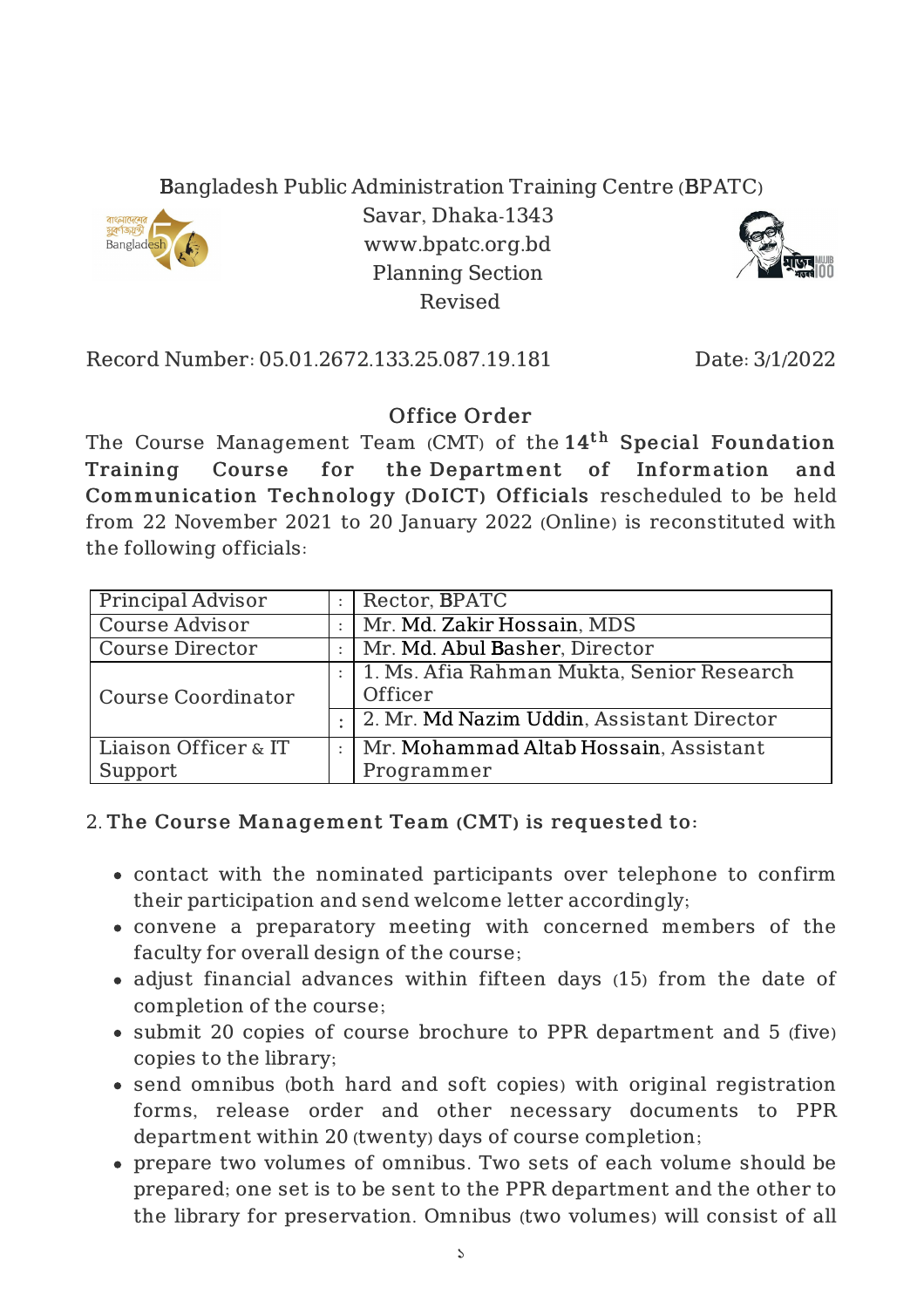handouts and be arranged module-wise and must bear page number and there will be an index in it. Course name, duration and course management team are to be mentioned in a separate top-page;

- moreover, a profile of guest speakers is to be added in a separate page;
- send pen picture of the participants of the course to the Evaluation Department with in 07 (seven) working days of completion of the course;
- send a list of the participants to PPR department at the first day of the course;
- send a copy of the release order to the DoICT and PPR department on the closing day of the course;
- send soft copy of relevant papers to the programmer and deputy director (MIS) to publish on the BPATC's website and archive in the erepository (wherever applicable);
- send a Completion Report (CR) of the course within 07 (seven) working days after the course ends.

3. All courses of the centre should run as per the standard norms. Course Management Team (CMT) is expected not to deviate from the existing norms without prior approval of the Rector. If necessary, any deviation proposal may be discussed in the faculty meeting;

4. The order is issued with the approval of the competent authority.

03-01-2022

এিলনা আকতার Deputy Director Fax: 02224445029 Email: ppr.bpatc@gmail.com

Record Number: 05.01.2672.133.25.087.19.181/1(92) Date: 3/1/2022 Copy for kind information and necessary action (not as per seniority): 1) All Members (CMT), '14th Special Foundation Training Course for DoICT Officials', BPATC, Savar, Dhaka 2) Faculty (All), BPATC, Savar, Dhaka 3) Programmer, BPATC, Savar, Dhaka (with the request to publish this office order on the website of BPATC) 4) P. S. to Rector, BPATC, Savar, Dhaka (for kind information of the

২